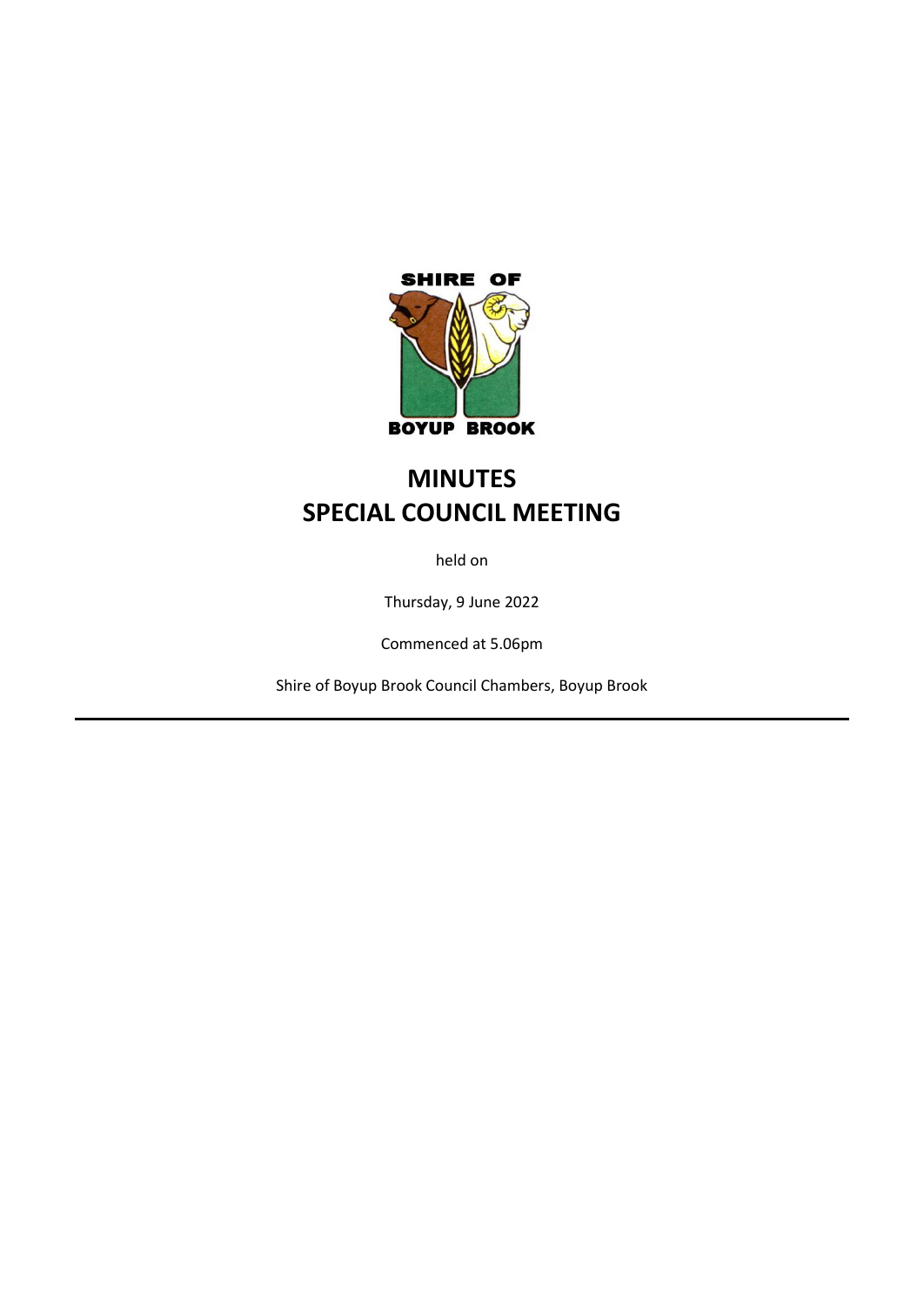# TABLE OF CONTENTS

| 2. |  |
|----|--|
| 3. |  |
| 4. |  |
|    |  |
| 5. |  |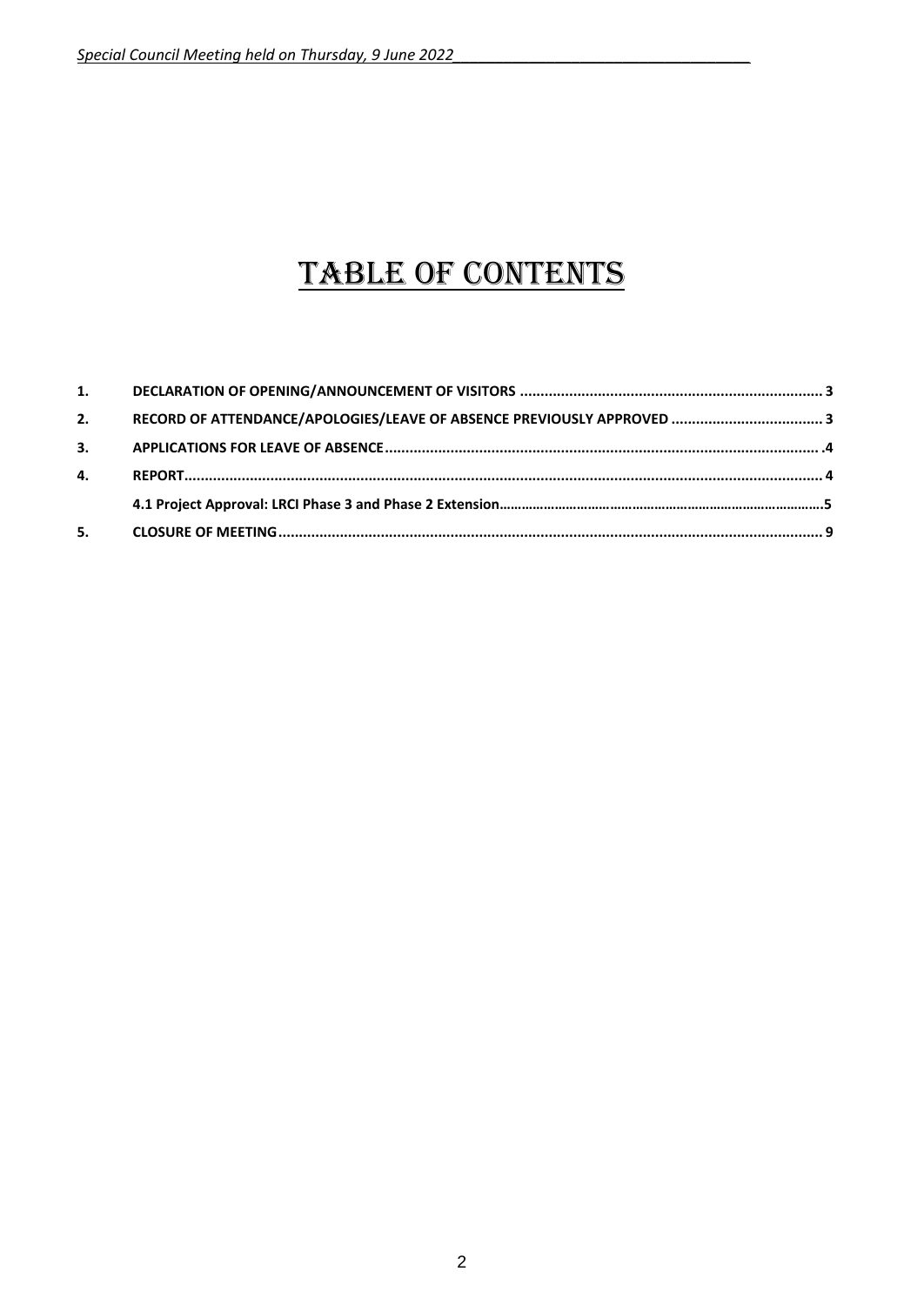# <span id="page-2-0"></span>**1. DECLARATION OF OPENING/ANNOUNCEMENT OF VISITORS**

We acknowledge and pay our respects to the traditional custodians of the land on which we meet and work.

# <span id="page-2-1"></span>**2. RECORD OF ATTENDANCE/APOLOGIES/LEAVE OF ABSENCE PREVIOUSLY APPROVED**

| <b>PRESENT:</b> | <b>Shire President</b><br>Deputy Shire President | <b>Richard F Walker</b><br>Helen C O'Connell |
|-----------------|--------------------------------------------------|----------------------------------------------|
|                 | Councillor                                       | Sarah E G Alexander                          |
|                 |                                                  | Steele Alexander                             |
|                 |                                                  | Charles Caldwell joined via Microsoft Teams  |
|                 |                                                  | Darren E King                                |
|                 |                                                  | Kevin J Moir                                 |
|                 |                                                  | Philippe Kaltenrieder                        |
|                 |                                                  | <b>Adrian Price</b>                          |
|                 |                                                  |                                              |
| STAFF:          | D/Chief Executive Officer                        | Mrs Carolyn Mallett                          |
|                 | <b>Finance Manager</b>                           | Mr Ben Robinson                              |
|                 | <b>Executive Assistant</b>                       | Mrs Maria Lane                               |
| APOLOGIES:      | <b>Chief Executive Officer</b>                   | Mr Dale Putland                              |

Cr Charles Caldwell attending via electronic media.

*Pursuant to Regulation 14D(2)(a) of the Local Government (Administration) Regulations 1996 (Regulations), in light of the state of emergency continuing and the latest public health circumstances, and Councillor King's current requirement to isolate due to Covid 19 which would otherwise prevent him from attending tonight's Council meeting, I have authorised Councillor King to participate in the Council meeting via electronic media.*

# **3. DISCLOSURE OF INTEREST**

Nil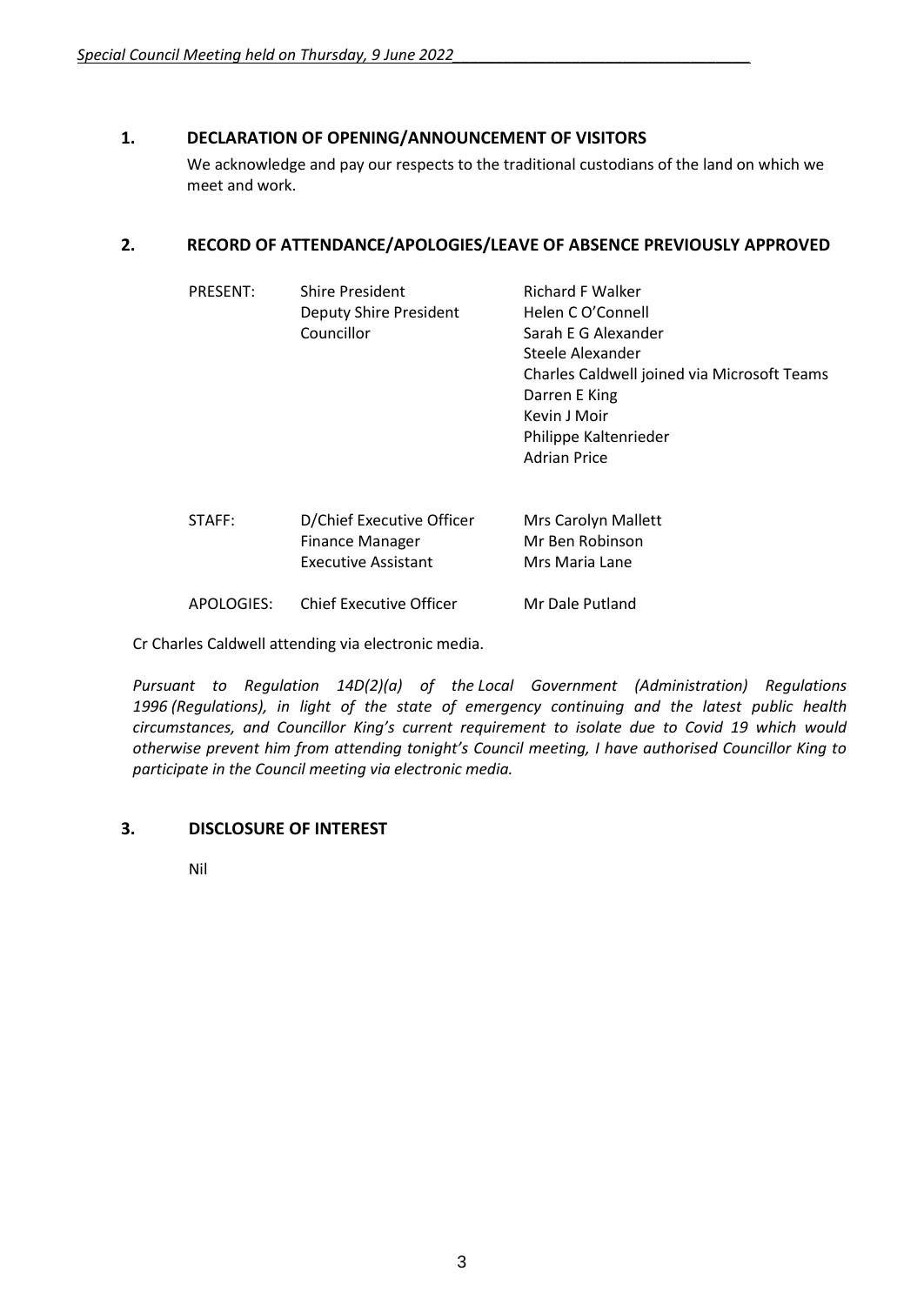# **4. REPORT**

#### **4.1 Project Approval: LRCI Phase 3 and Phase 3 Extension**

| Location:                              | Not applicable                                                         |
|----------------------------------------|------------------------------------------------------------------------|
| Applicant:                             | Not applicable                                                         |
| <b>Disclosure of Officer Interest:</b> | None                                                                   |
| Date:                                  | 09/06/2022                                                             |
| Author:                                | Grace Borrello, Community, Tourism and Economic<br>Development Officer |
| <b>Authorising Officer:</b>            | Dale Putland - Chief Executive Officer                                 |
| <b>Attachments:</b>                    | No                                                                     |
|                                        |                                                                        |

#### **SUMMARY**

The purpose of this report is for Council to consider and approve the recommended Local Roads and Community Infrastructure (LRCI) Grant projects and allocate the funds required in the next budget.

#### **BACKGROUND**

In 2021 the Australian Government committed total funding of \$1 billion for Phase 3 of the LRCI Program.

Project construction can commence once Project Nominations for Phase 3 are approved by the Department of Infrastructure, Transport, Regional Development and Communications. Project nominations must be received and approved by June 30, 2022, with projects required to be physically completed by 30 June 2023.

An additional \$500 million announced in the 2022-23 Federal Budget for a Phase 3 Extension brings the total Australian Government commitment to the LRCI Program to \$3 billion.

Under the Phase 3 Extension, Council's will receive a funding allocation equal to their Phase 1 nominal funding allocation. This funding will be available from 1 July 2023, with construction completion due by 30 June 2024.

The Phase 3 Extension is a separate Grant Opportunity delivered like a further Phase and is not simply additional funds for Phase 3. Phase 3 Extension will open later in the year.

This program supports local Council's to deliver priority local road and community infrastructure projects across Australia, supporting jobs and the resilience of local economies to help communities bounce back from the COVID-19 pandemic.

Boyup Brook has been allocated \$915,062 under Phase 3, and \$457,531 under Phase 3 Extension. Council is now required to submit a Project Nomination form for Phase 3 with the LRCI Funding required.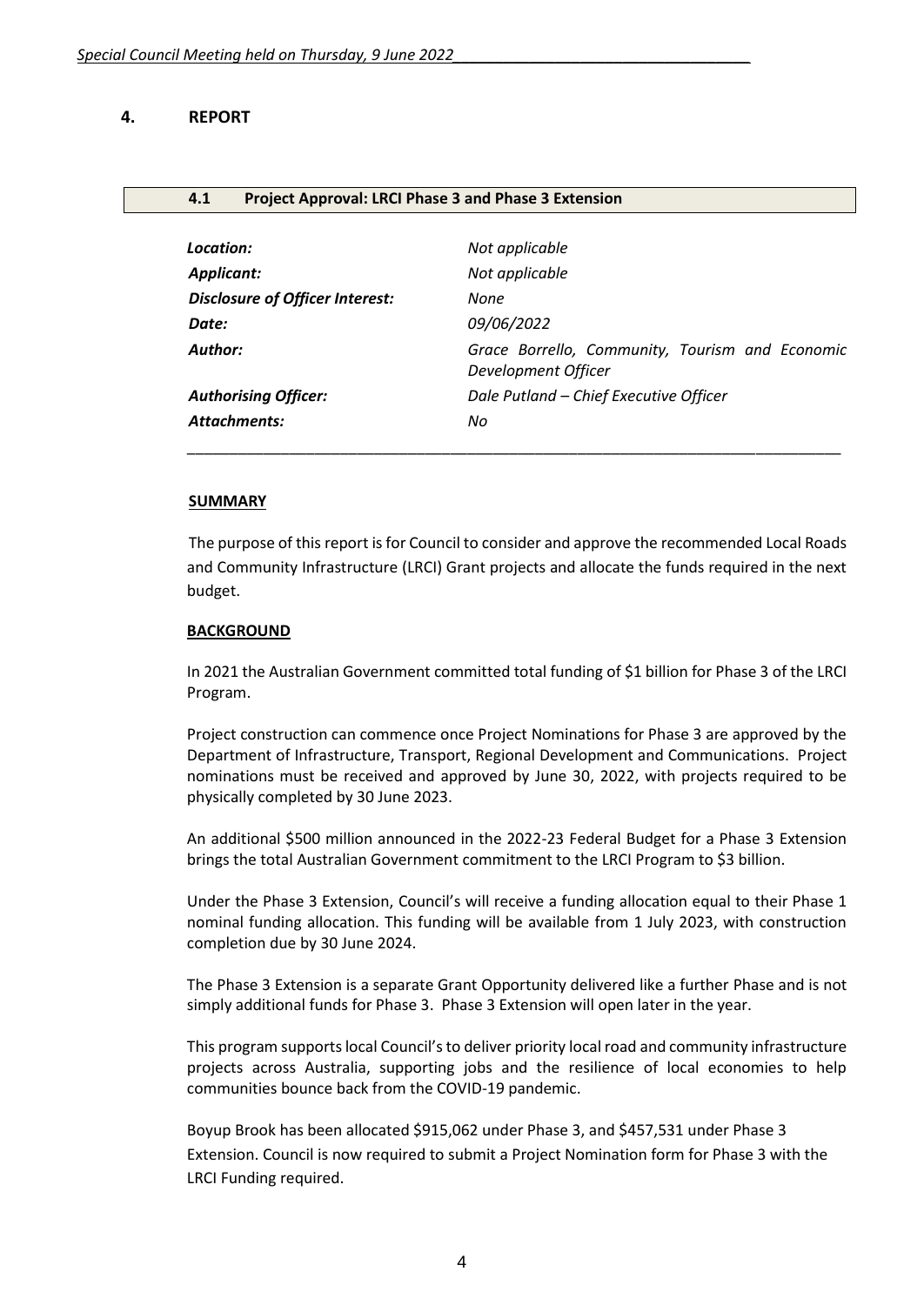# **COMMENT**

Projects nominated under Phase 3 need to be completed by 30 June 2023. The recommended Phase 3 project nomination to be submitted to the Department of Infrastructure, Transport, Regional Development and Communications.

| <b>Project Name</b>                                                                                                                                  | <b>Project Description/Problem</b><br>being addressed                                                                                                                       | <b>Infrastructure</b><br><b>Type</b> | <b>Total</b><br><b>Project</b><br>Cost | <b>LRCI Phase</b><br>3 Funding<br><b>Required</b> |
|------------------------------------------------------------------------------------------------------------------------------------------------------|-----------------------------------------------------------------------------------------------------------------------------------------------------------------------------|--------------------------------------|----------------------------------------|---------------------------------------------------|
| <b>Town Hall Precinct</b><br><b>Upgrades</b><br>Cnr Abel & Cowley St<br>Boyup Brook                                                                  | Refurbishment of Town Hall<br>Precinct, including drainage works,<br>painting/improvements, landscaping,<br>and improved accessibility of<br>community facilities and areas | Community                            | 815,062                                | 815,062                                           |
| <b>Community Hall</b><br>Upgrades at the<br>following locations<br>Mayanup Hall<br>Tonebridge<br>Hall<br>Dinninup Hall<br>Wilga Hall<br>Kulikup Hall | Painting/improvements,<br>landscaping, and improved<br>accessibility of community facilities<br>and areas, construction of toilet<br>blocks and general improvements.       | Community                            | 100,000                                | 100,000                                           |
| <b>Total</b>                                                                                                                                         |                                                                                                                                                                             |                                      | 915,062                                | 915,062                                           |

Council can nominate a project under Phase 3 Extension in anticipation of the funding round opening later in the year. This funding will be available from 1 July 2023, with construction completion due by 30 June 2024.

The recommended Phase 3 project nomination to be submitted to the Department of Infrastructure, Transport, Regional Development and Communications.

| <b>Project Name</b>                                | <b>Project Description/Problem</b><br>being addressed                                                                                                                                                                                                                                                                                                                  | <b>Infrastructure</b><br><b>Type</b> | Total<br><b>Project</b><br>Cost | <b>LRCI Phase</b><br>3 Funding<br><b>Required</b> |
|----------------------------------------------------|------------------------------------------------------------------------------------------------------------------------------------------------------------------------------------------------------------------------------------------------------------------------------------------------------------------------------------------------------------------------|--------------------------------------|---------------------------------|---------------------------------------------------|
| <b>Cemetery Upgrades</b><br>Witham St, Boyup Brook | Upgrades to vehicle access within<br>cemetery including general road<br>maintenance, construction of a new<br>road, reconstruction, sealing and<br>resealing, stabilisation of cemetery<br>grounds through drainage works,<br>landscaping, improved accessibility<br>of community facilities and areas,<br>construction of off-road car park and<br>toilet facilities. | Community                            | 457,531                         | 457,531                                           |
| <b>Total</b>                                       |                                                                                                                                                                                                                                                                                                                                                                        |                                      | 457,531                         | 457,531                                           |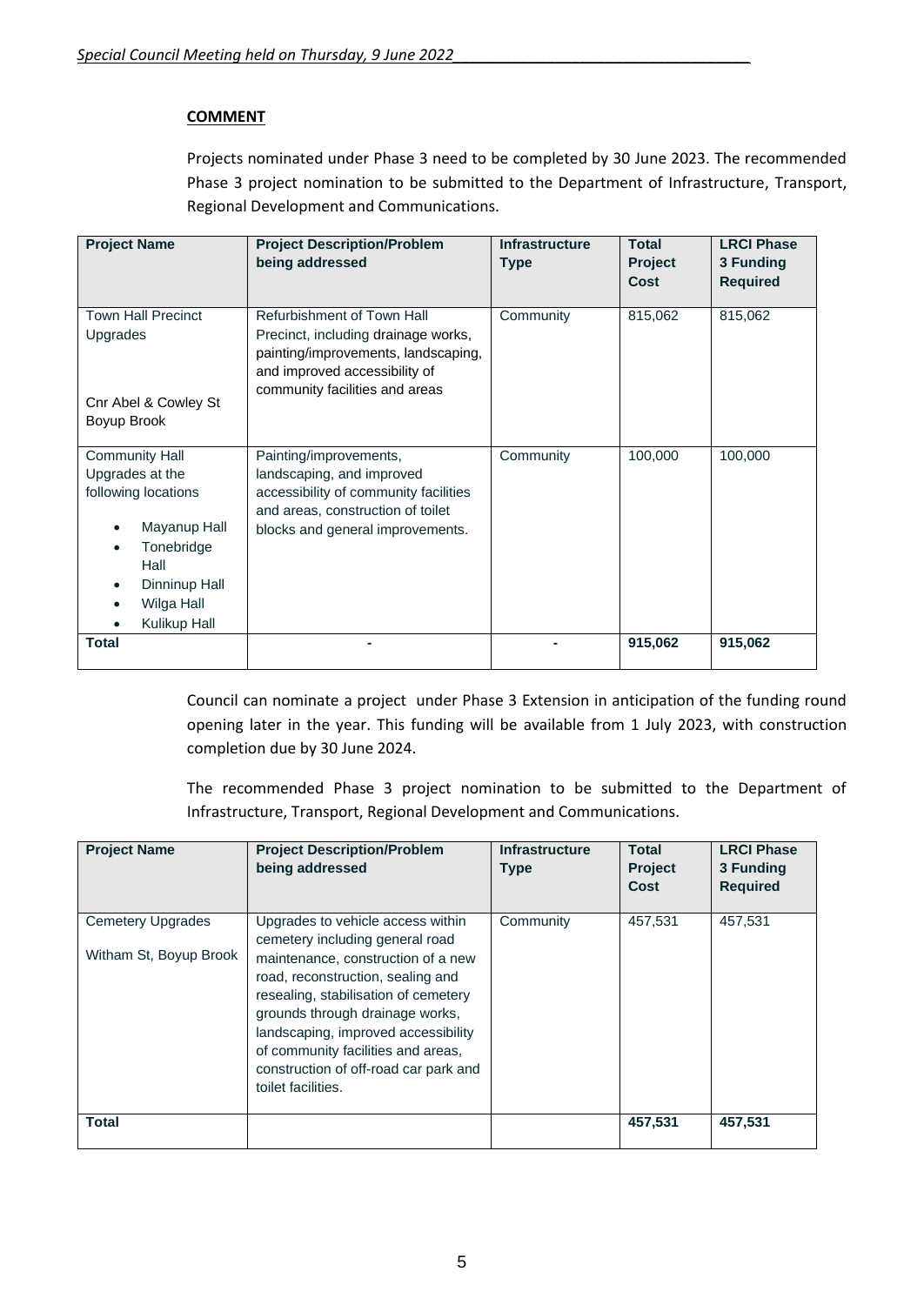# **CONSULTATION**

Chief Executive Officer, Deputy Chief Executive Officer, Finance Manager, and Environmental Health Officer

#### **STATUTORY OBLIGATIONS**

Nil

# **POLICY IMPLICATIONS**

Nil

# **BUDGET/FINANCIAL IMPLICATIONS**

That the recommended amounts are allocated to the LRCI Phase 3 projects once the funding approval has been received through the 2022/23 budget.

# **STRATEGIC IMPLICATIONS**

These projects align strongly with the commitments to the community outlined in the Strategic Community Plan 2021-2031 particularly those relating to Built Environment, and Social and Community Economic Development.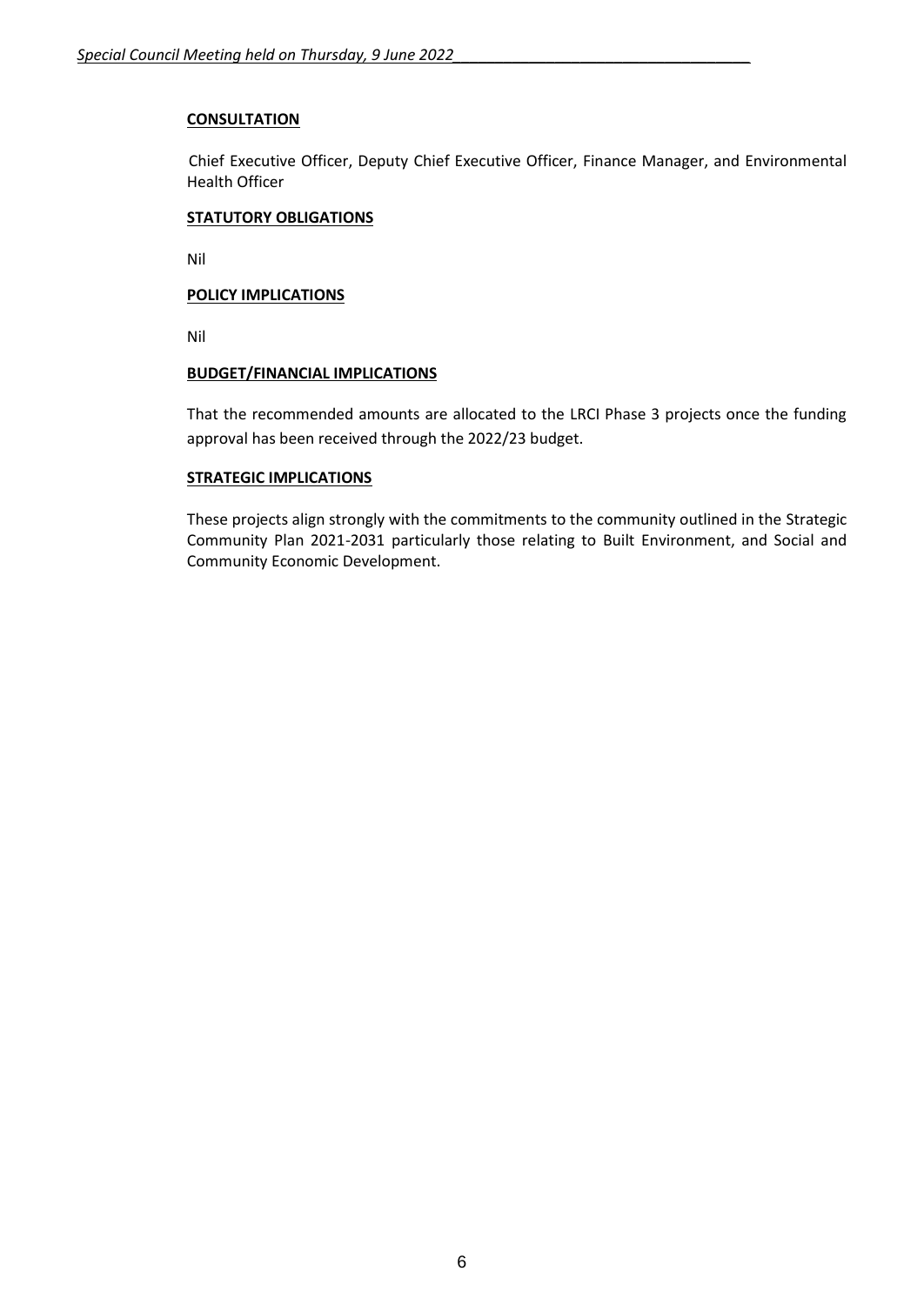#### **VOTING REQUIREMENTS**

Simple Majority

# **MOVED INTO COMMITTEE**

**MOVED: Cr Sarah Alexander SECONDED: Cr Darren King**

**That the Council move into a committee of the whole under clause 15.6 of the Standing Orders, Local Law No.1**.**to allow members free discussion on the matter.**

**CARRIED 9/0 Res 22/6/60**

**Adjournment**

**That the meeting be adjourned , the time being 6.00pm.**

#### **Resumption**

#### **That the meeting resume, the time being 7.19pm.**

The meeting resumed with the following persons in attendance.

| Shire President - Richard F Walker         |                                             |  |
|--------------------------------------------|---------------------------------------------|--|
| Deputy Shire President - Helen C O'Connell |                                             |  |
| Councillor                                 | Sarah E G Alexander                         |  |
|                                            | Steele Alexander                            |  |
|                                            | Charles Caldwell joined via Microsoft Teams |  |
|                                            | Darren E King                               |  |
|                                            | Kevin J Moir                                |  |
|                                            | Philippe Kaltenrieder                       |  |
|                                            | <b>Adrian Price</b>                         |  |
| D/Chief Executive Officer                  | Mrs Carolyn Mallett                         |  |
| Finance Manager                            | Mr Ben Robinson                             |  |
| <b>Executive Assistant</b>                 | Mrs Maria Lane                              |  |
|                                            |                                             |  |

#### **MOVED OUT OF COMMITTEE**

**MOVED: Cr Sarah Alexander SECONDED: Cr Philippe Kaltenrieder**

**That the Council moves out of committee of the whole under clause 15.6 of the Standing Orders, Local Law No.1.**

**CARRIED 9/0 Res 22/6/61**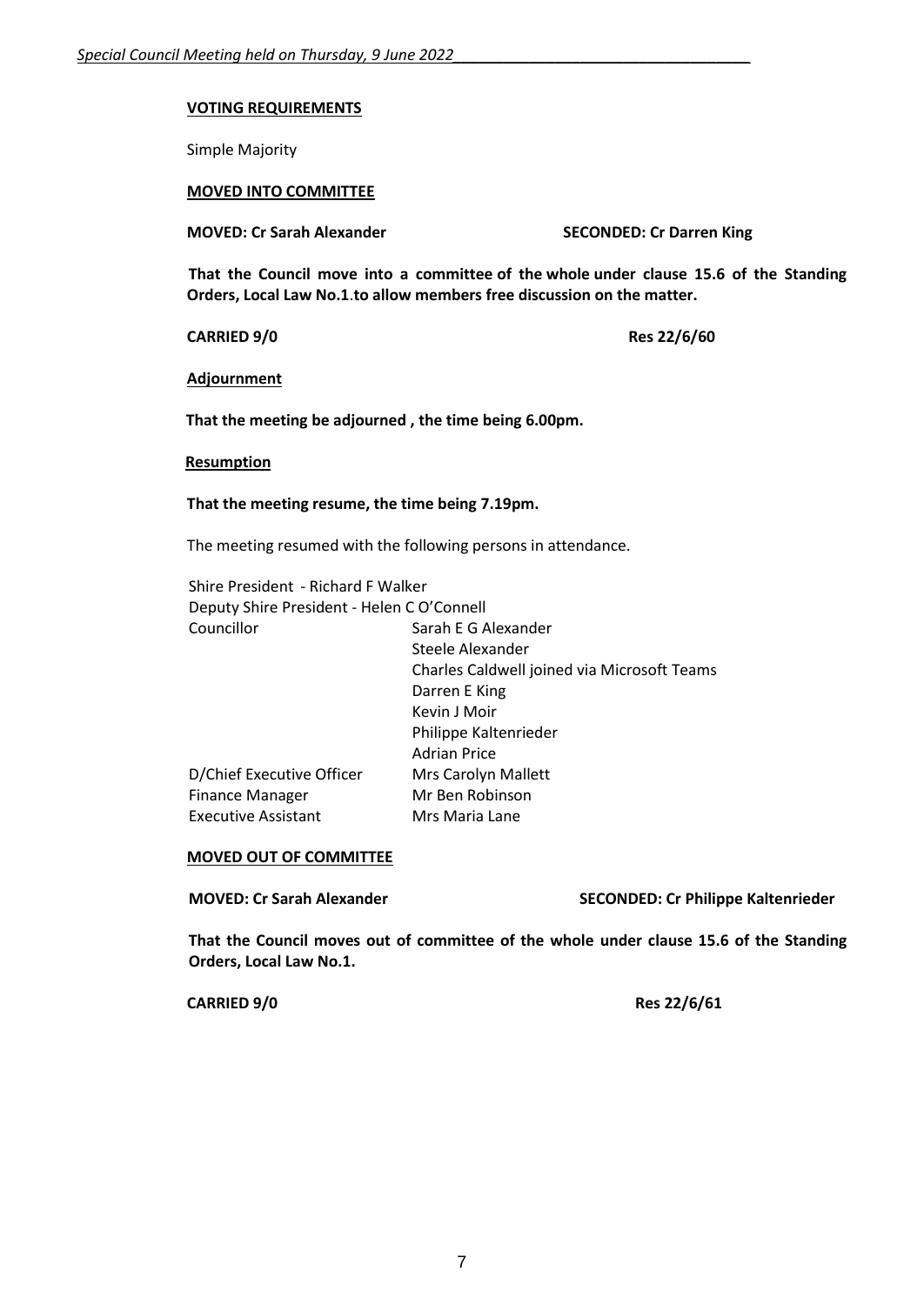# **OFFICER RECOMMENDATION – Item 4.1**

**MOVED: Cr Sarah Alexander SECONDED: Cr Philippe Kaltenrieder**

- **1. That Council authorises the CEO to propose allocation of \$915,062 Local Roads and Community Infrastructure Funds Phase 3 to the following projects:**
	- **Town Hall Precinct upgrades - \$815,062**
	- **Community Hall upgrades - \$100,000**
- **2. That Council authorises the CEO to propose allocation of \$457,531 Local Roads and Community Infrastructure Funds Phase 3 Extension to the following projects:**
	- **Cemetery Upgrades - \$457,531**

#### **AMENDMENT**

**MOVED: Cr Darren King SECONDED: Cr Philippe Kaltenrieder**

**That Council include the Tonebridge Hall (removal of asbestos) under point 1.**

**LOST 3/6 Res 22/6/62**

# **AMENDMENT TO AN ORIGINAL MOTION**

**MOVED: Cr Sarah Alexander SECONDED: Cr Charles Caldwell**

- **1. That Council authorises the CEO to propose allocation of \$915,062 Local Roads and Community Infrastructure Funds Phase 3 to the following projects:**
	- **Town Hall Precinct upgrades - \$665,000**
	- **Community Hall upgrades - \$120,000**
	- **Swimming Pool doors - \$30,000**
	- **Sandakan Park - \$100,000**
- **2. That Council authorises the CEO to propose allocation of \$457,531 Local Roads and Community Infrastructure Funds Phase 3 Extension to the following projects:**
	- **Cemetery Upgrades - \$357,531**
	- **Hockey Precinct - \$100,000**

**CARRIED 9/0 Res 22/6/63**

#### **MOTION**

- **1. That Council authorises the CEO to propose allocation of \$915,062 Local Roads and Community Infrastructure Funds Phase 3 to the following projects:**
	- **Town Hall Precinct upgrades - \$665,000**
	- **Community Hall upgrades - \$120,000**